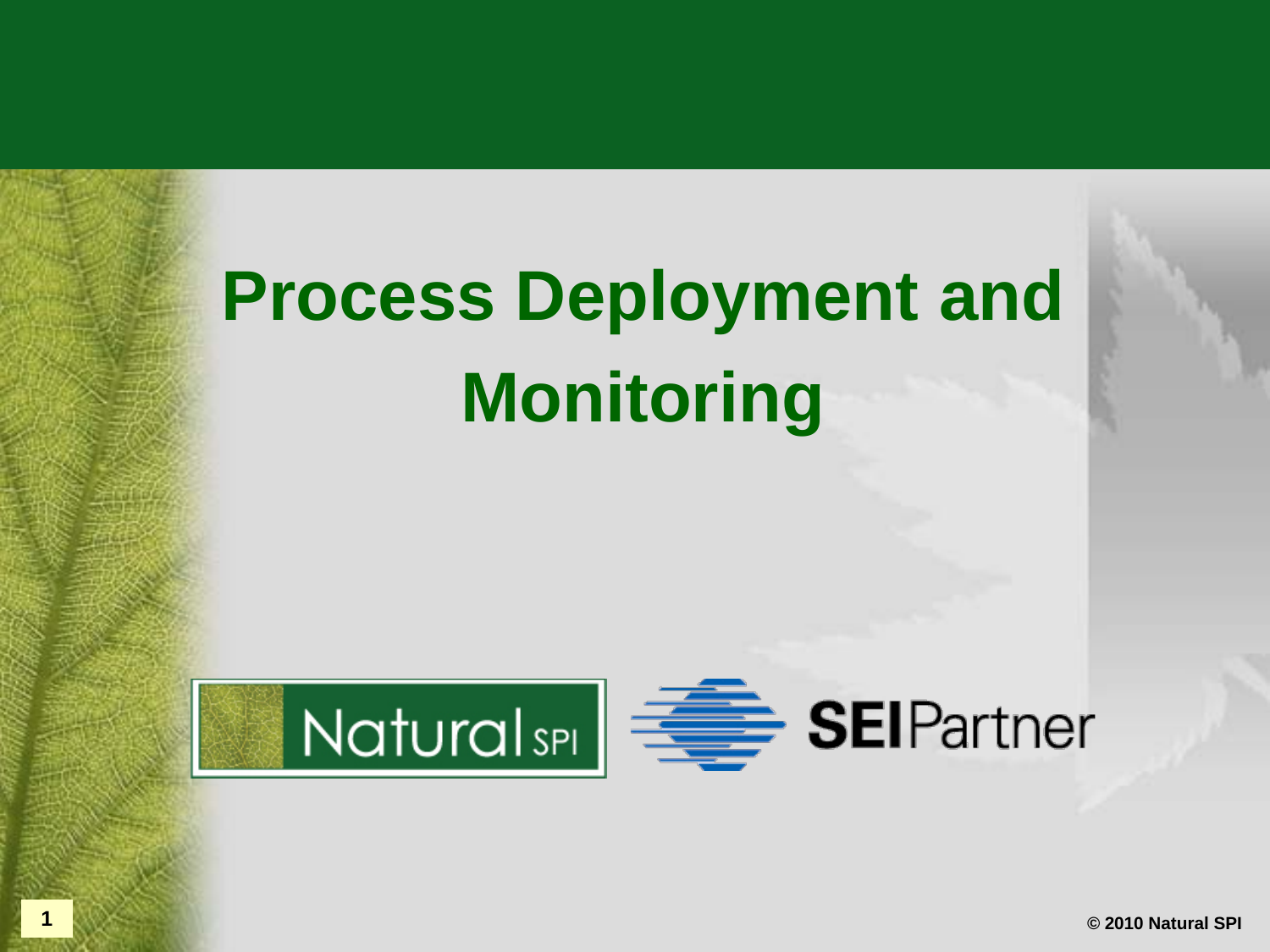



## **Topics**

- Purpose 3
- A Closer Look at OPF SG3 4
	- Common Pitfalls 11
- Strategic and Tactical Deployment Plans 17
	- Evaluating Process Deployment 22
		- Summary 26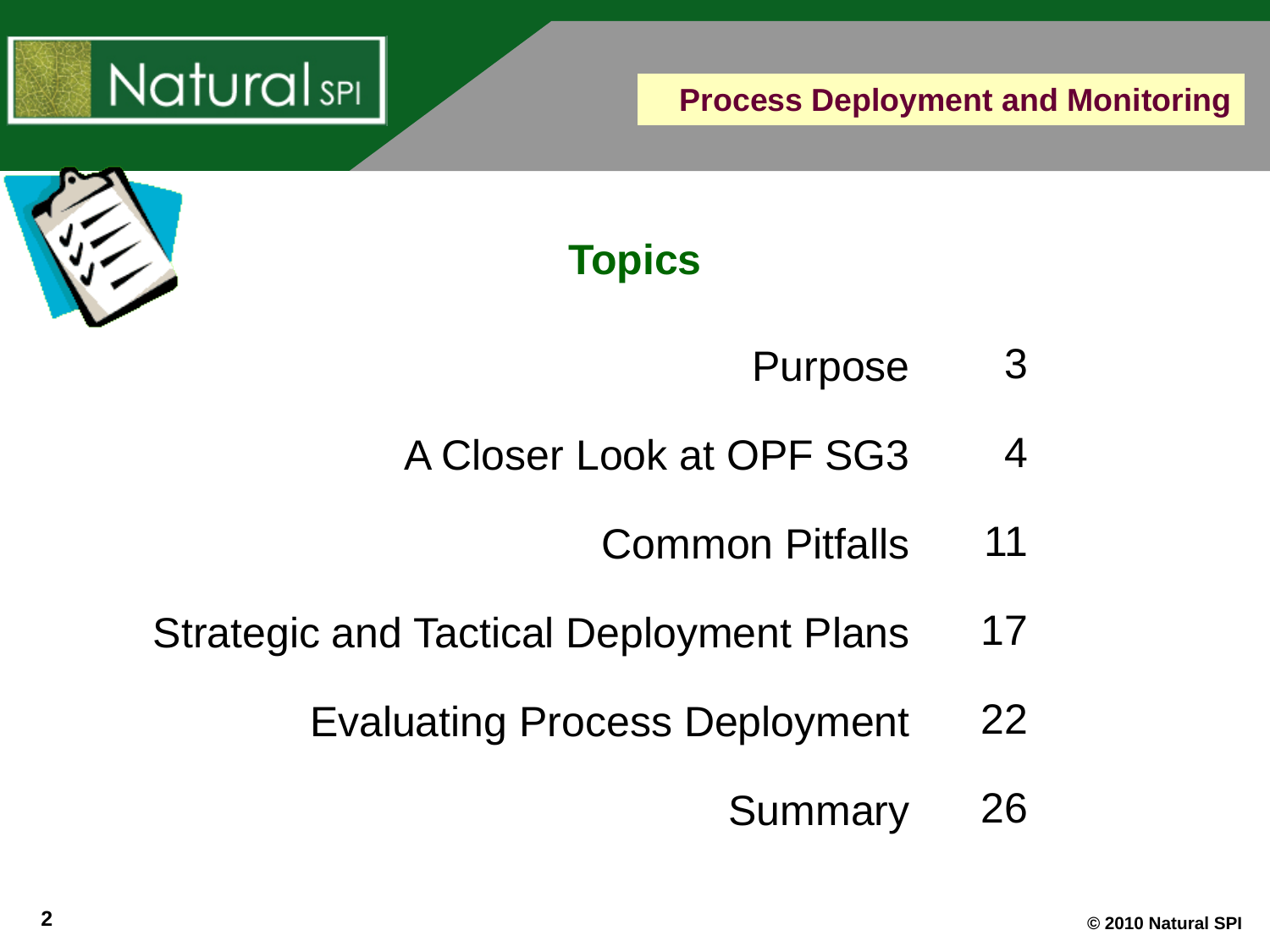

#### **Purpose**

This presentation proposes an approach for supporting successful deployment and monitoring of process improvements.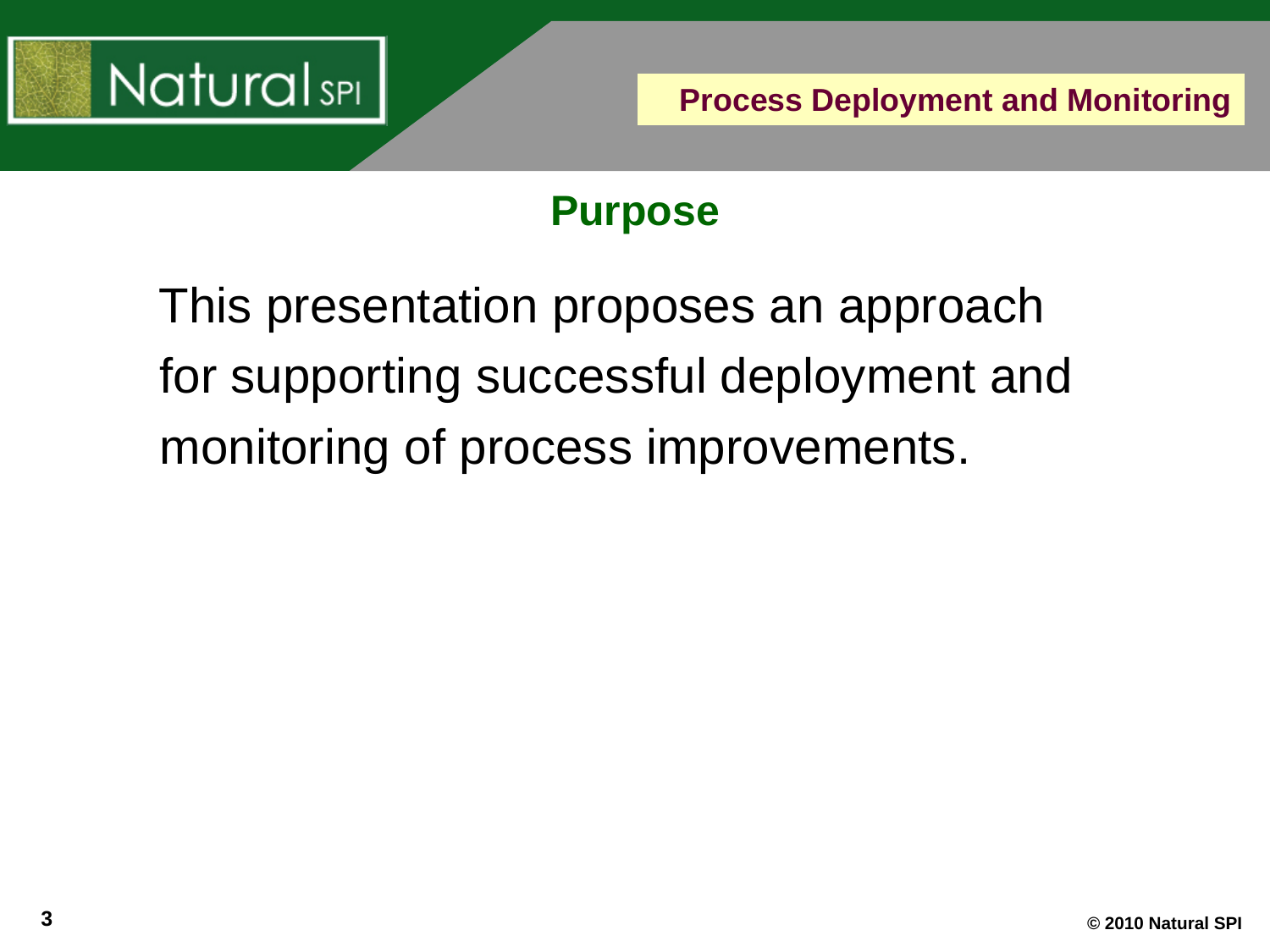

#### **Where in the life cycle are we?**

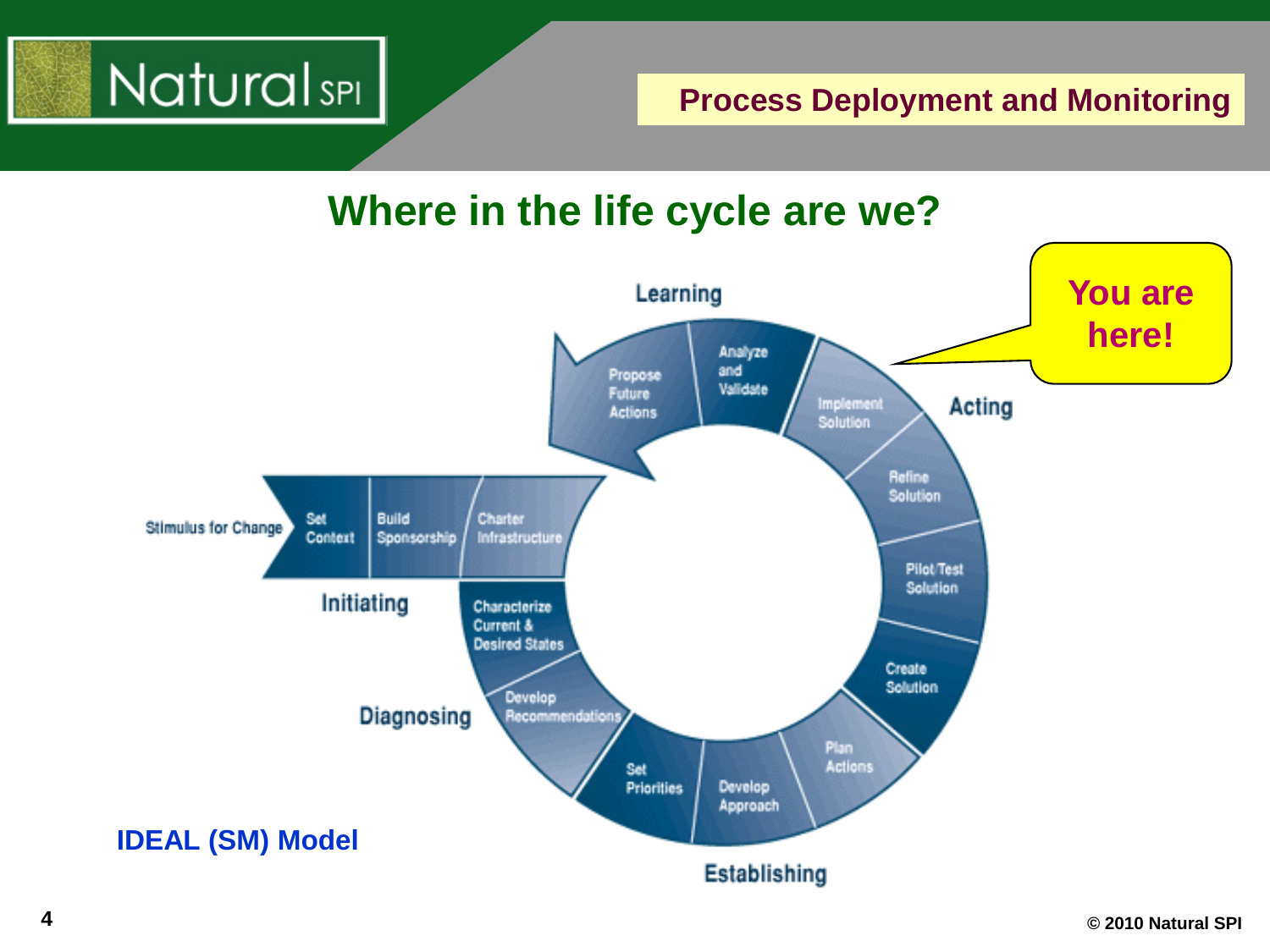

#### **A closer look at OPF SG 3**

Organizational Process Focus (OPF) Specific Goal 3 (SG3) Deploy Organizational Process Assets and Incorporate Lessons Learned

□ The organizational process assets are deployed across the organization and process-related experiences are incorporated into the organizational process assets.

What does "Deployed" mean in your organization?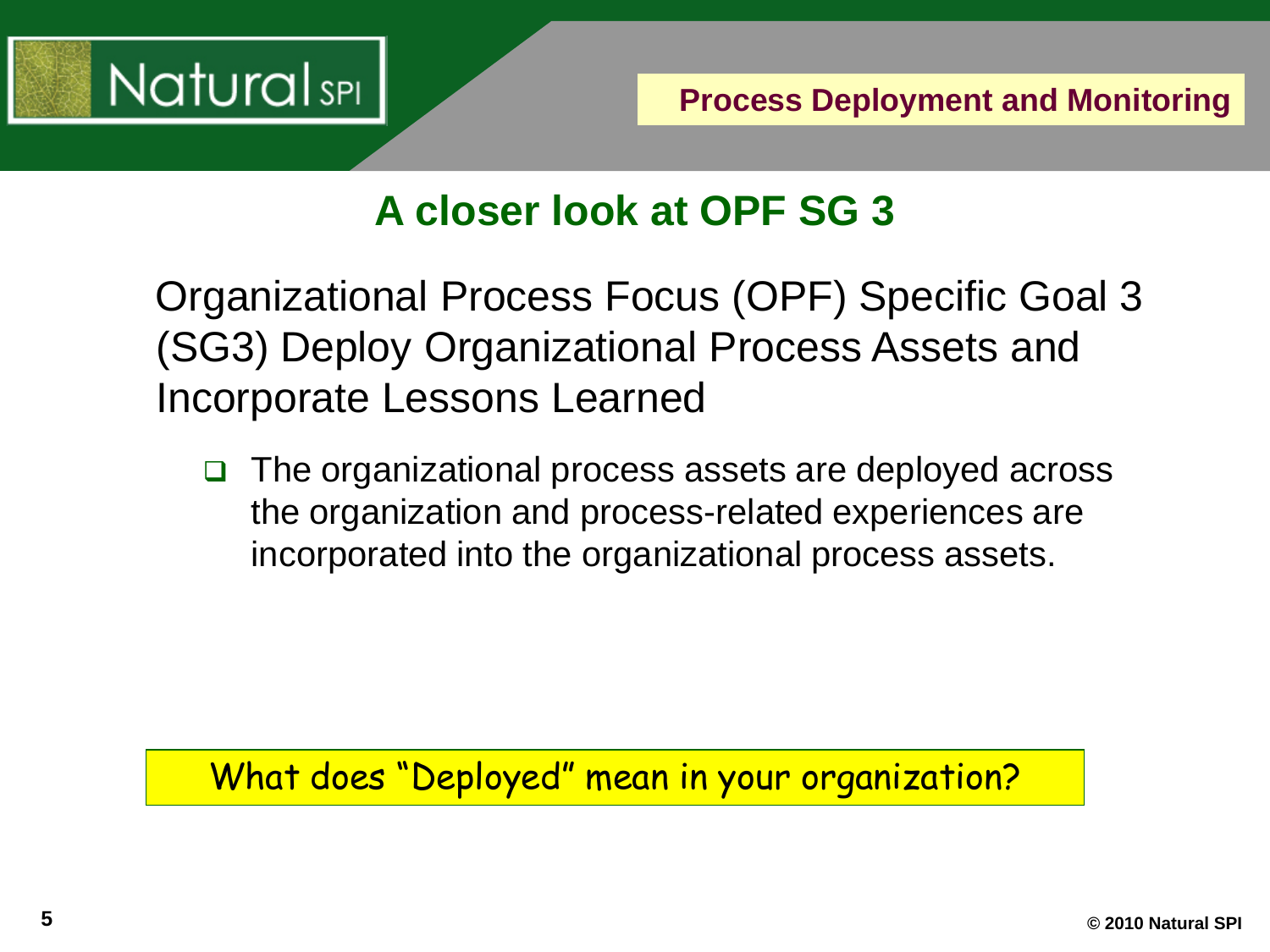

### What does this mean?<sub>1</sub>

#### OPF SP 3.1 Deploy Organizational Process Assets

 $\Box$  Deploy organizational process assets across the organization.

OPF SP 3.1 is about identifying the strategy (and the necessary support resources) for deploying new and changed assets to the entire organization.

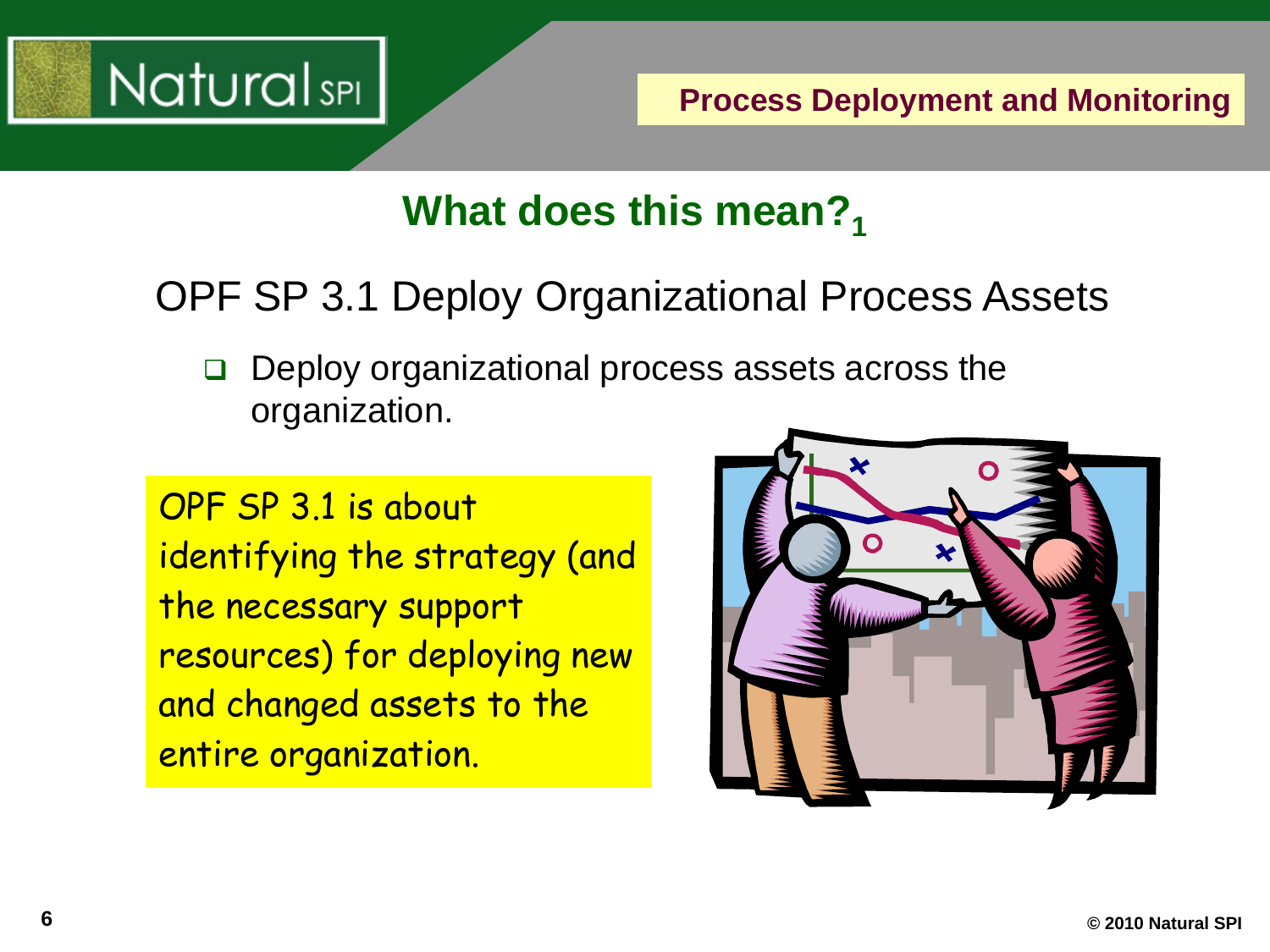

#### **What does this mean?**

#### OPF SP 3.2 Deploy Standard Processes

**□** Deploy the organization's set of standard processes to projects at their startup and deploy changes to them as appropriate throughout the life of each project

OPF SP3.2 is about helping individual projects adopt and tailor current organizational processes

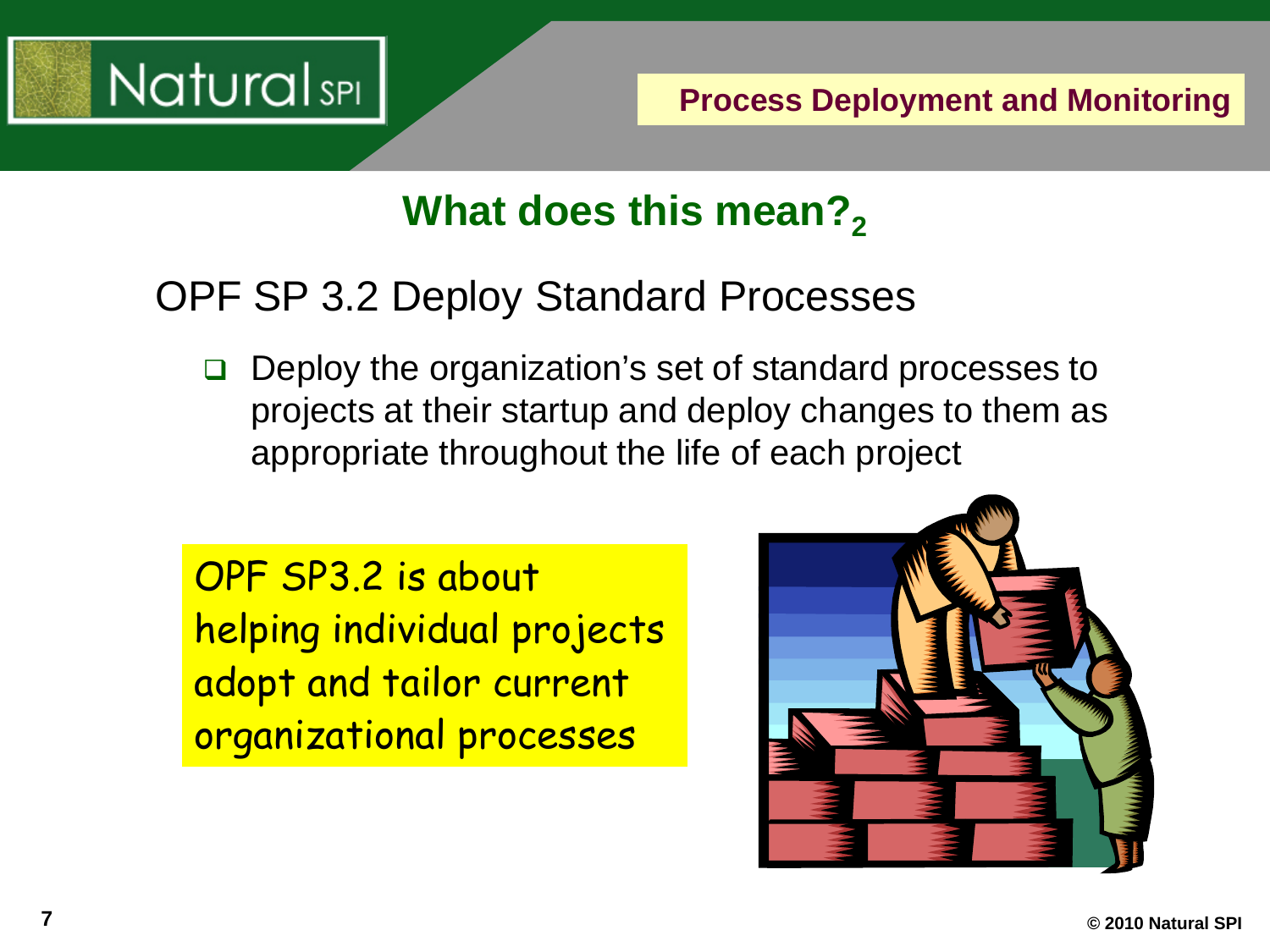

## **What does this mean?**<sub>3</sub>

OPF SP 3.3 Monitor Implementation

**O** Monitor the implementation of the organization's set of standard processes and use of process assets on all projects.



If you don't have a plan, what are you monitoring against?

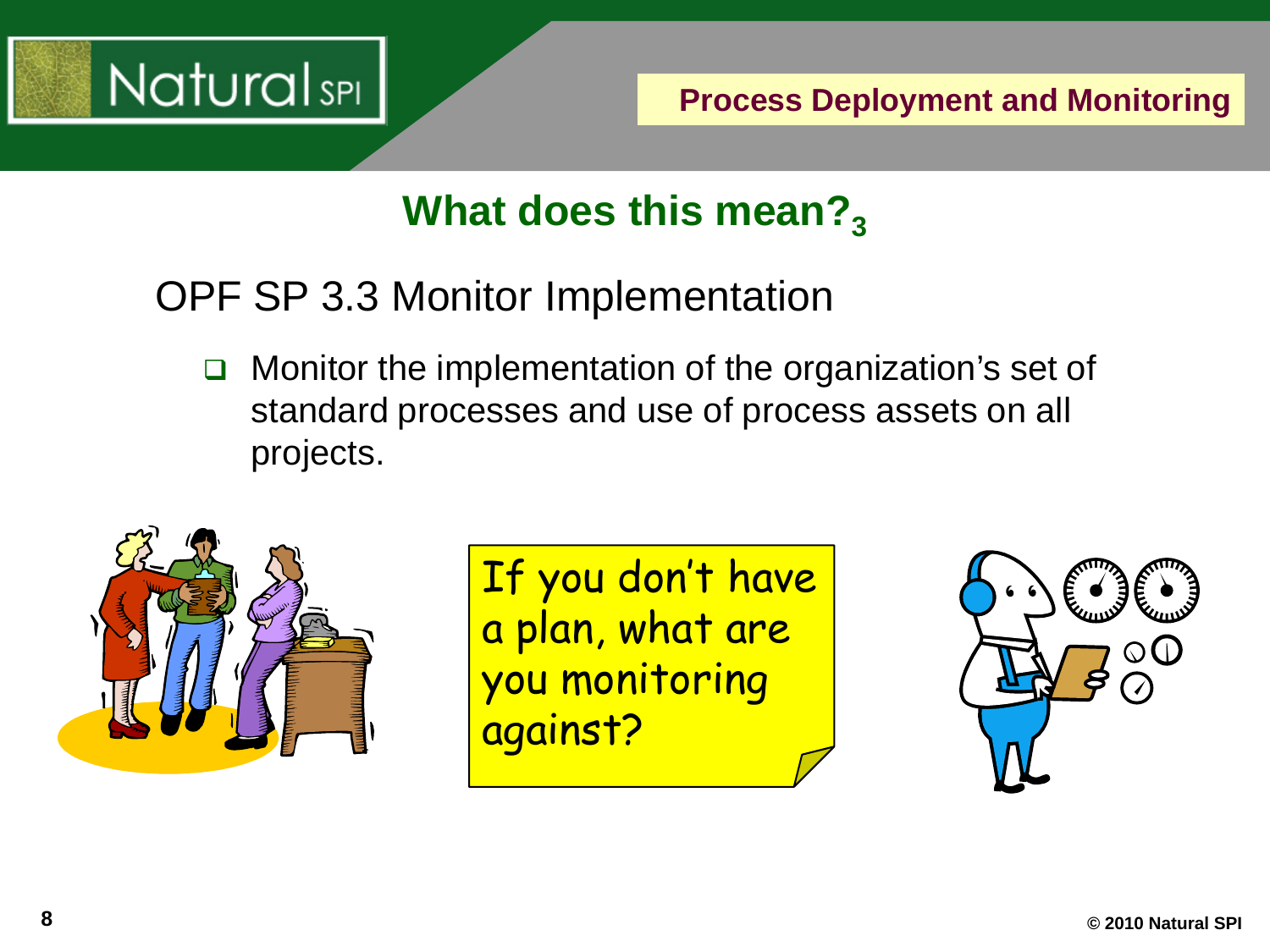

## What does this mean?<sub>4</sub>

OPF SP 3.4 Incorporate Process-Related Experiences into the Organizational Process Assets

 $\Box$  Incorporate process-related work products, measures, and improvement information derived from planning and performing the process into the organizational process assets.

This includes capturing experiences related to deploying processes!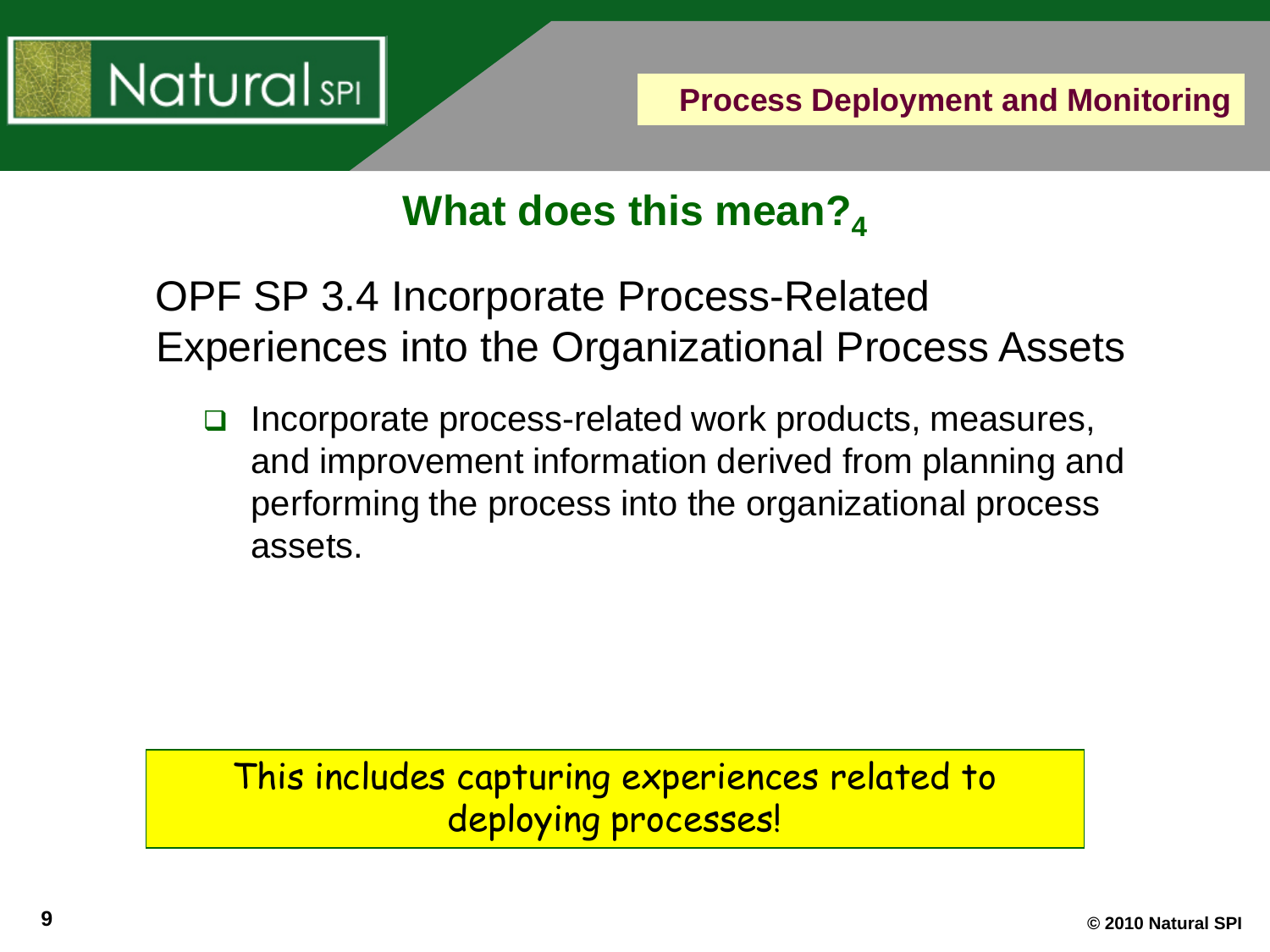

#### **Who is responsible for process adoption?**

Process deployment and monitoring is an organizational activity:

- Projects are responsible for using current processes, but the process focus group is responsible for making sure projects can succeed in this endeavor
- □ Monitoring of process deployment needs to occur at an organizational level, projects have lots of other things to worry about

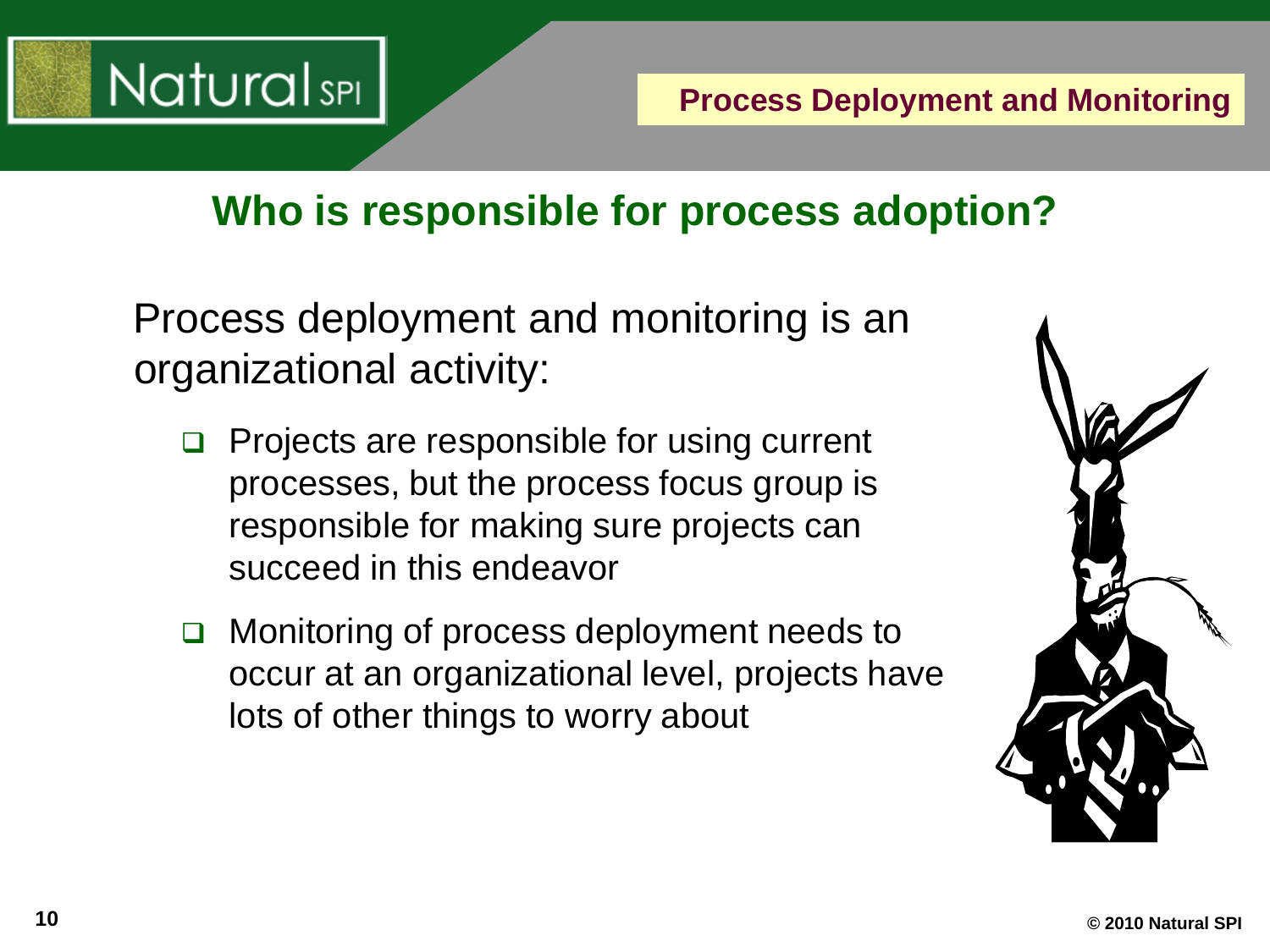

## **Common Deployment Pitfalls**

- Assuming training ensures adoption
- Interacting only with "process-friendly" people when deploying
- Discouraging feedback during deployment
- Assuming that no feedback  $=$  adoption
- □ Mandating immediate adoption of process changes (without consideration to rework or other project impacts)
- $\Box$  Assuming when people don't perform the process, they are wrong and the process definition is right
- $\Box$  Assuming a deployment plan is not necessary

## So how do I avoid the pitfalls?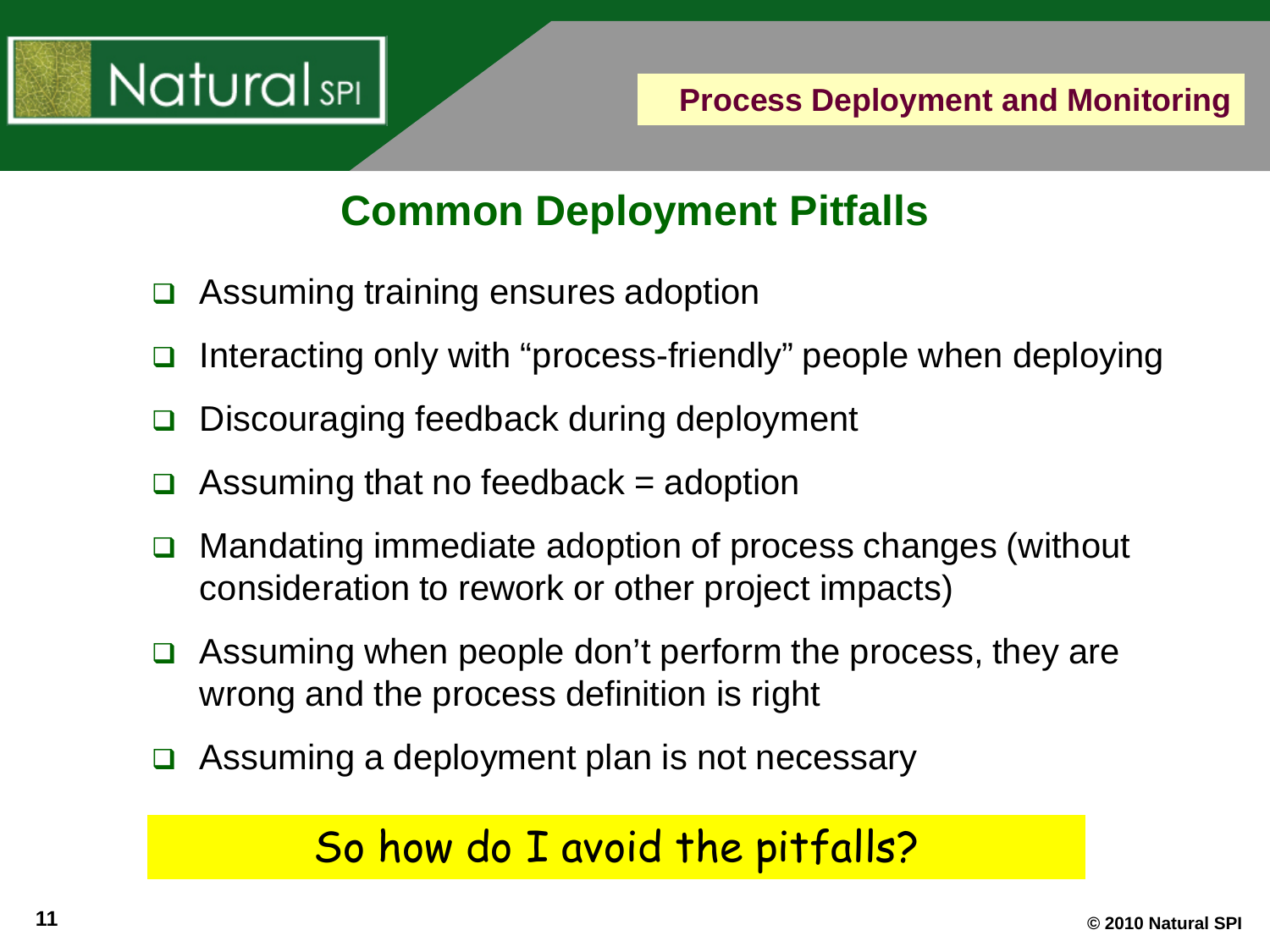

## **Avoiding the Pitfalls**

- $\Box$  Evaluate which projects should adopt the change and when
- $\Box$  Evaluate how difficult deploying the change will be
- $\Box$  Develop a strategic deployment plan conveying in a few bullets how the deployment will be accomplished
- □ Develop a detailed tactical plan for ensuring all projects that should adopt the change actually do
- $\Box$  Monitor the deployment until adoption is achieved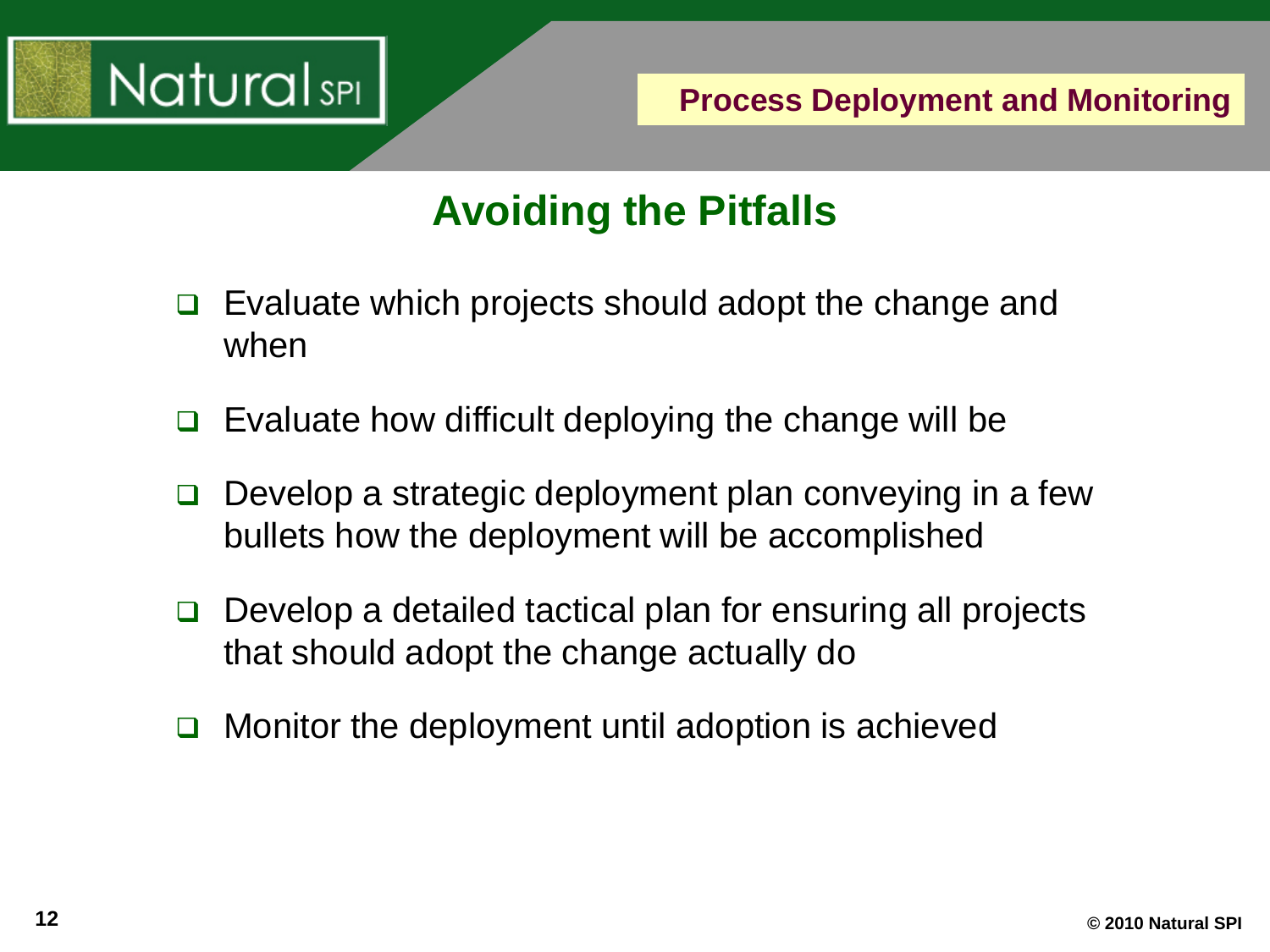## **Natural**sPI

#### **Which projects should adopt the change and when?**

There are several considerations:

- $\Box$  Minimizing impact to active projects
- $\Box$  Urgency of adoption of this process change
- $\Box$  Minimizing length of process deployment and monitoring
- $\Box$  Minimizing different process versions in use at one time

There are also several options:

- $\Box$  All projects adopt immediately
- $\Box$  All new projects adopt at start-up
- $\Box$  All projects that have not yet reached a certain life cycle phase
- $\Box$  All projects for a particular customer or product
- All projects using a certain life cycle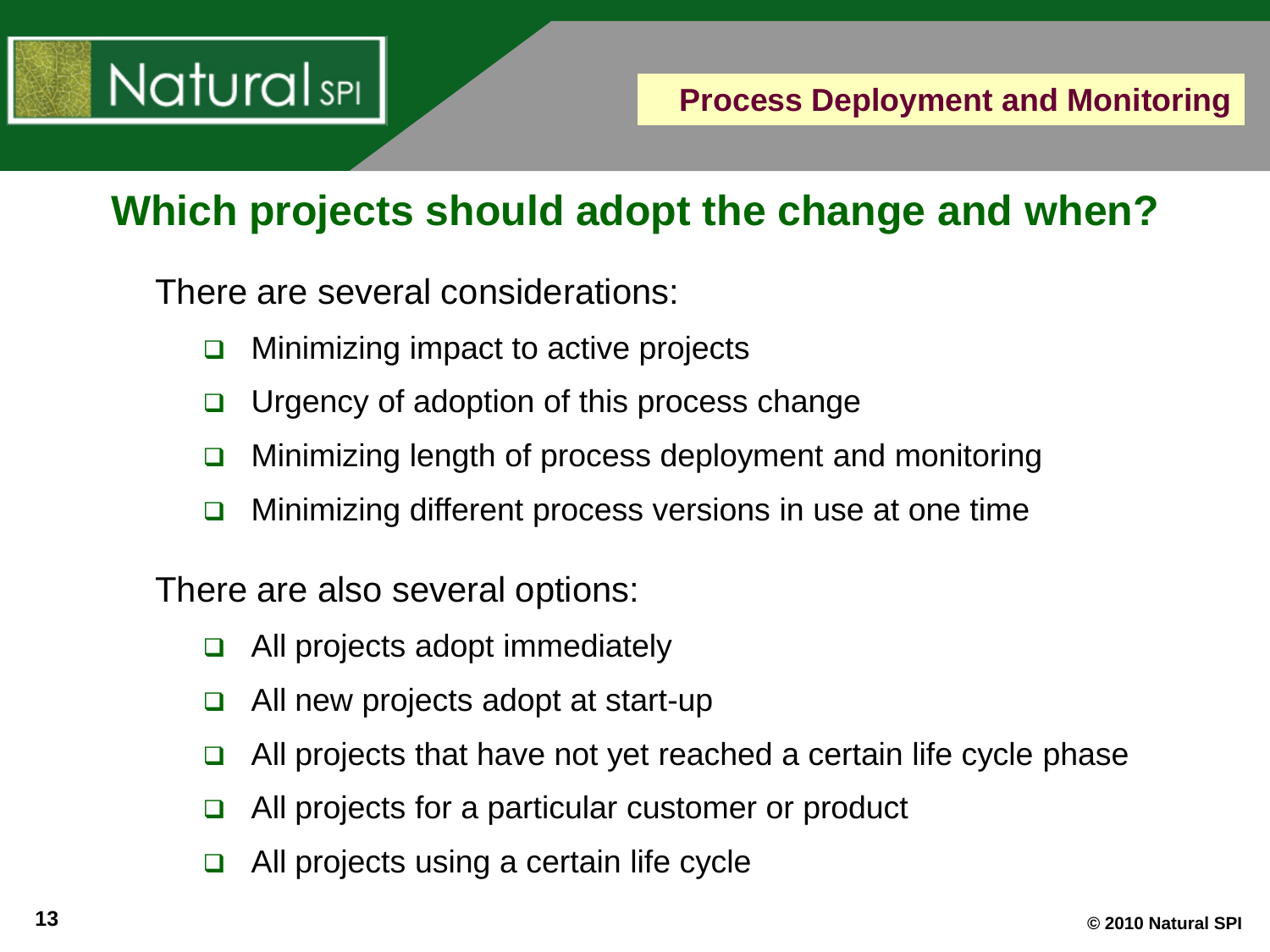

#### **Process Adoption Considerations- Example #1**





Certainly all new projects should adopt current processes, but what about active projects?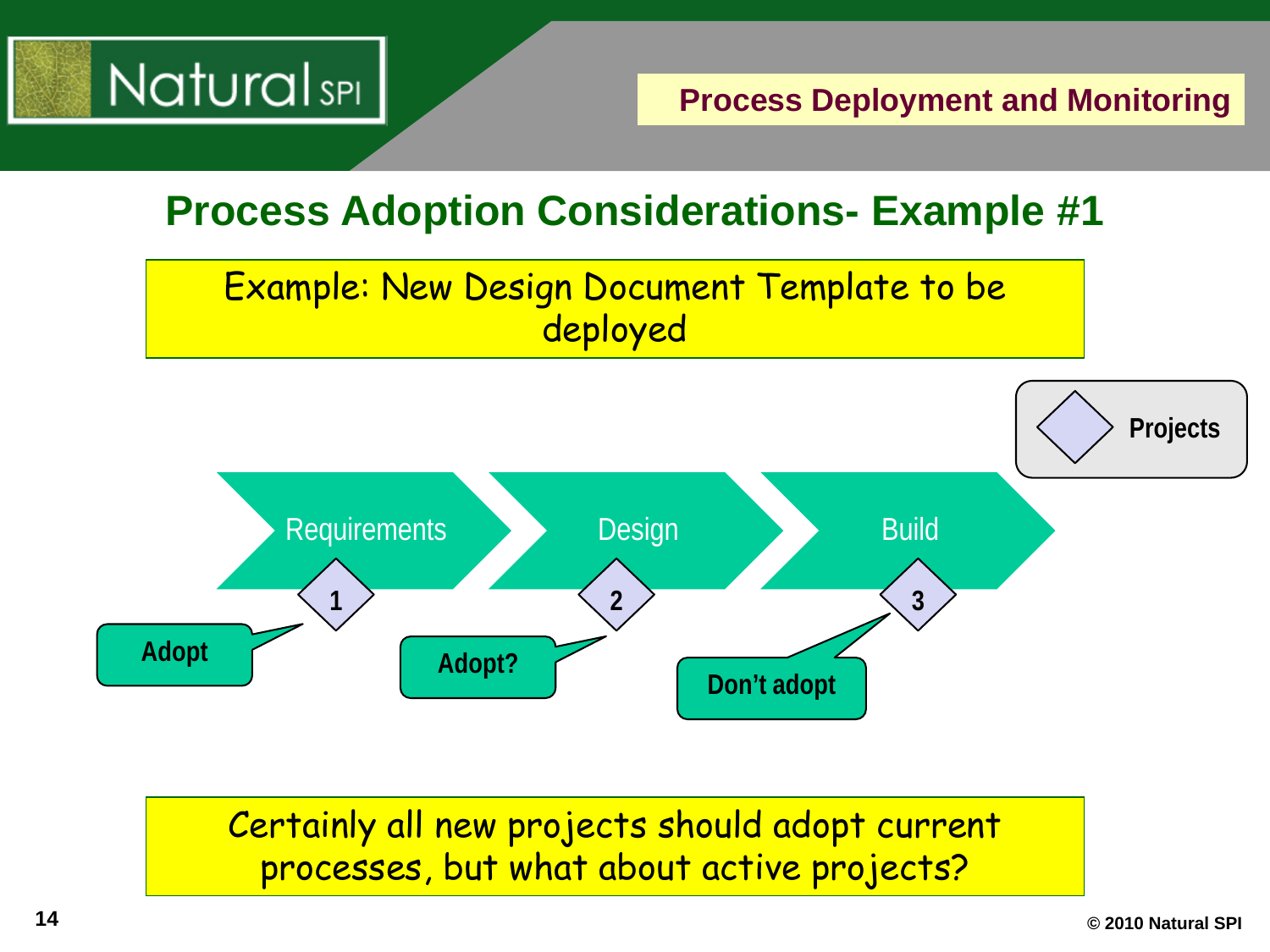

#### **Process Adoption Considerations- Example #2**

Example: Status Report Format Change to be deployed



#### Certainly all new projects should adopt current processes, but what about active projects?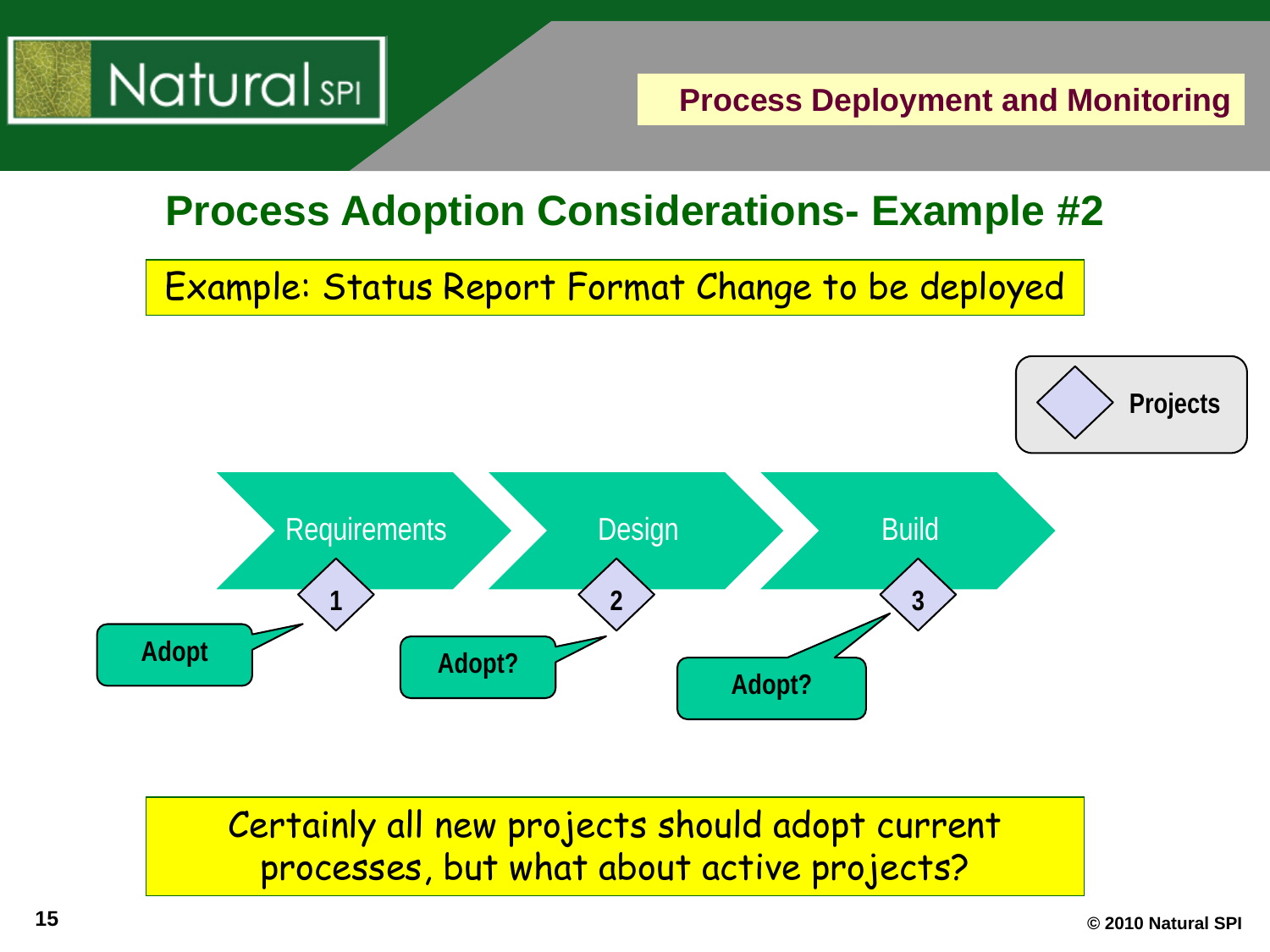

### **How hard will it be to deploy this change?**

There are several considerations:

- $\Box$  How much impact will the change have?
- $\Box$  Do we anticipate resistance for some reason?
- □ What is the consequence of the change not being adopted?

There are also several options:

- **PPQA** auditing (process or work product) may be sufficient (all projects or sampled)
- $\Box$  Class room training (with or without exercises)
- □ One-on-one mentoring
- $\Box$  Feedback collection at point of implementation
- $\Box$  Pilot before deploying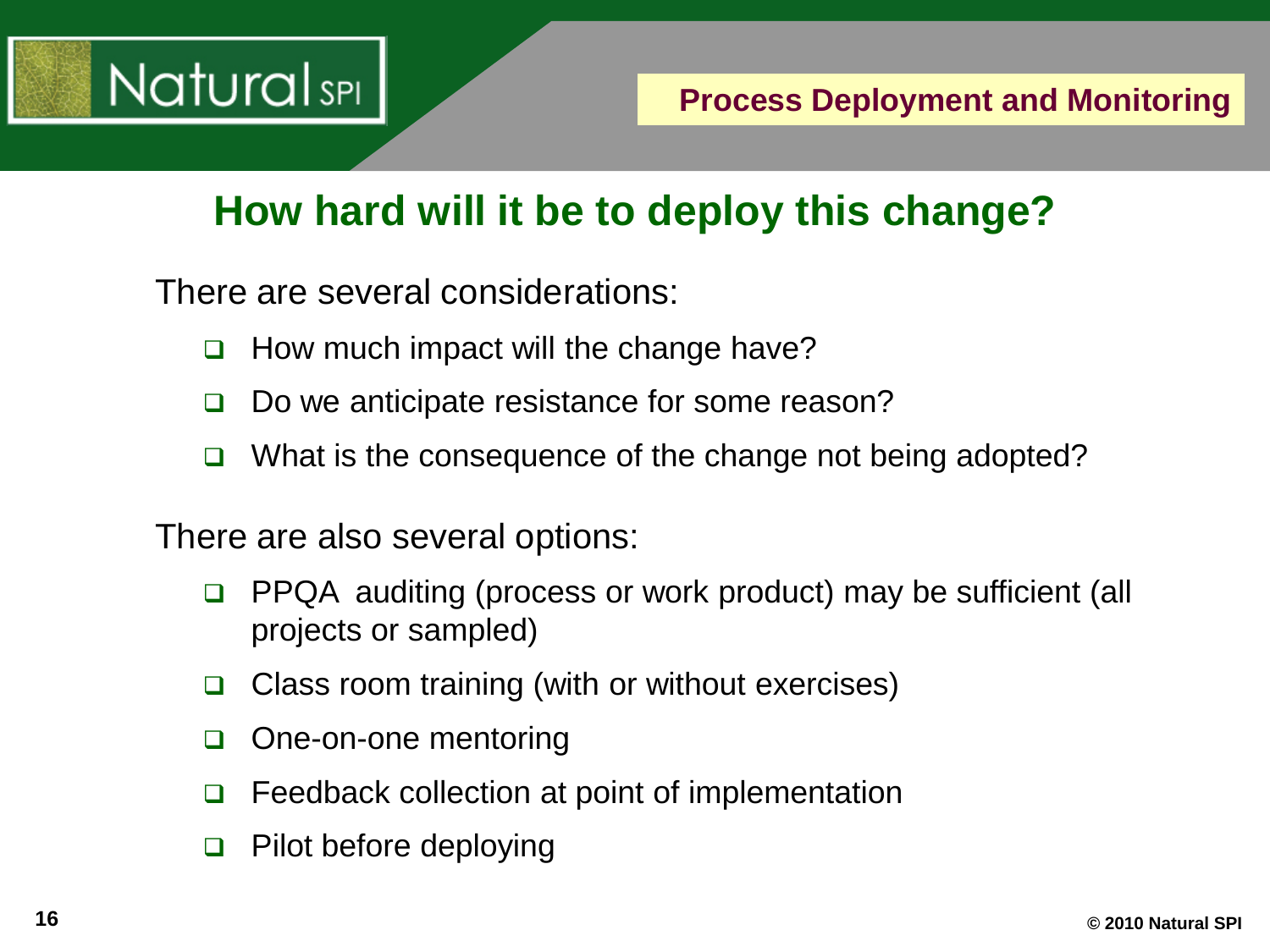

### **Strategic Plan**

Before getting into the details, develop a strategy, for example:

- □ Our goal is for all new projects starting after October 1 to adopt the new process
- We plan to retire the current process by May of next year
- $\Box$  Projects will receive training on the new process at project start-up – annual refresher training will include an overview of the new process
- $\Box$  We will monitor adoption by:
	- $\Box$  Conducting lessons learned specific to this process
	- Auditing all projects for the first year

**Example**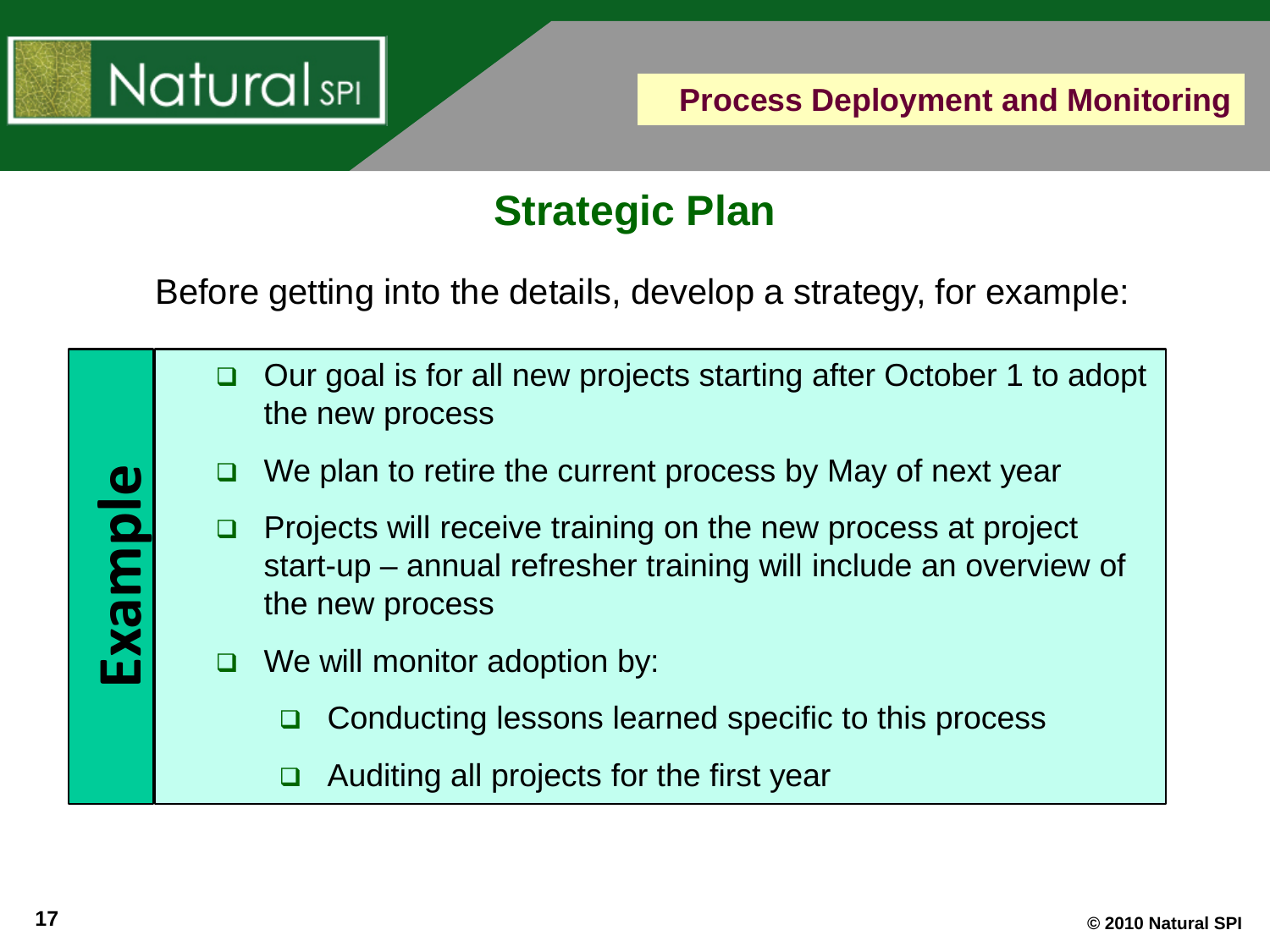

#### **Tactical Plan – Overview**

Process deployment also requires a tactical plan:

- $\Box$  Develop an integrated schedule that ties the process deployment to each affected project's life cycle
- $\Box$  Identify resources needed (facilities, people, materials)
- **□** Schedule training, PPQA audits, other deployment support
- $\Box$  Schedule monitoring (evaluation of results)
	- Review PPQA results
	- $\Box$  Review training feedback
	- **Review lessons learned**



For some changes, we'll need a way to determine whether to stop and re-start the deployment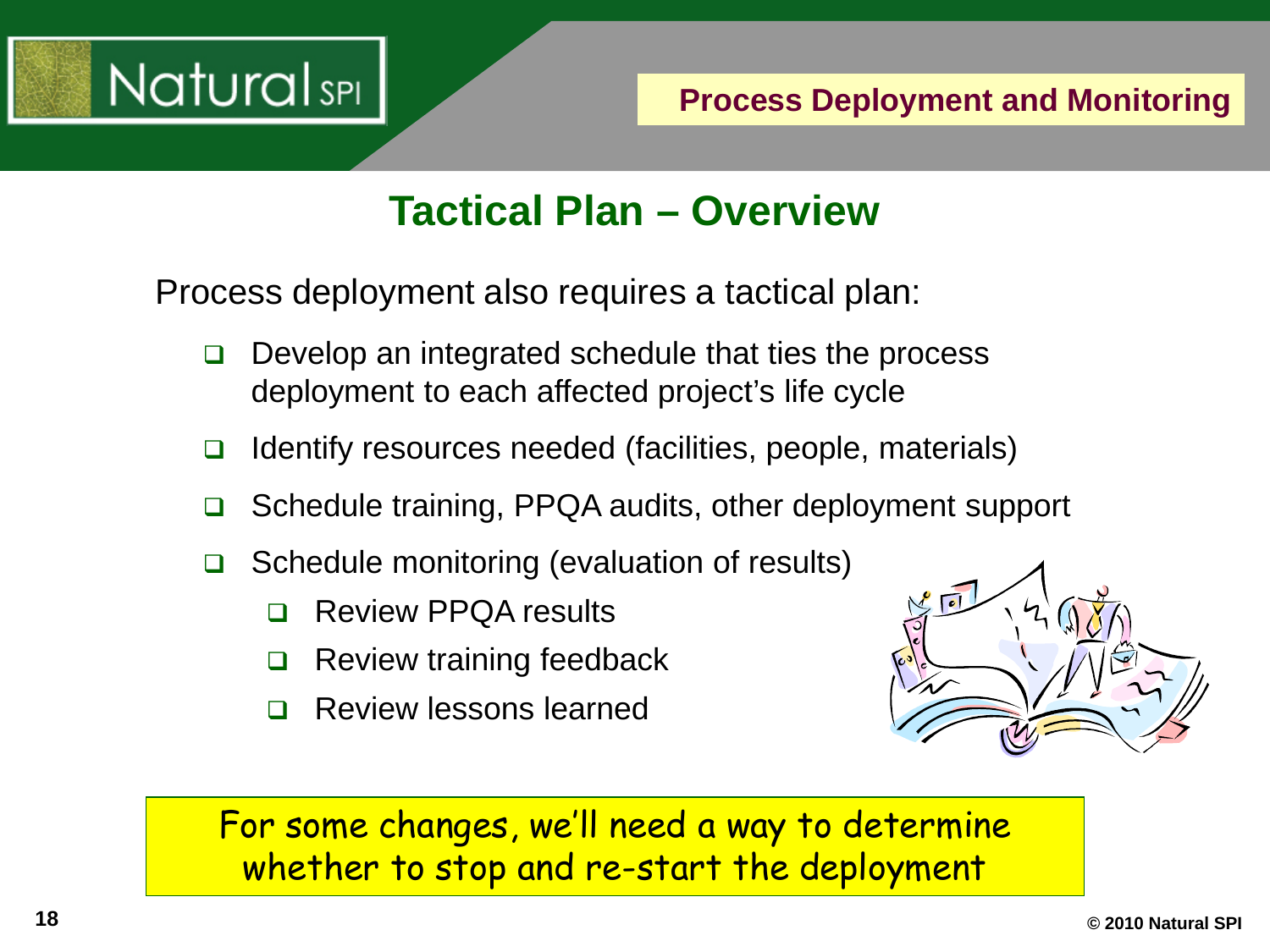

#### **Tactical Plan - Measures**

Establish measures for determining when you're done:

- $\Box$  When do we expect all projects to be using the new process?
- $\Box$  How long do we have to keep monitoring?
	- □ Monitor first "n" uses of the process?
	- **O** Monitor through a certain date?
- $\Box$  How will we determine success of the deployment?
	- **□** Satisfactory PPQA results?
	- $\Box$  % training attendance by teams?
	- **D** Minimum survey results on deployment?
	- $\Box$  Feedback on deployed process (# of change requests or tailoring requests)?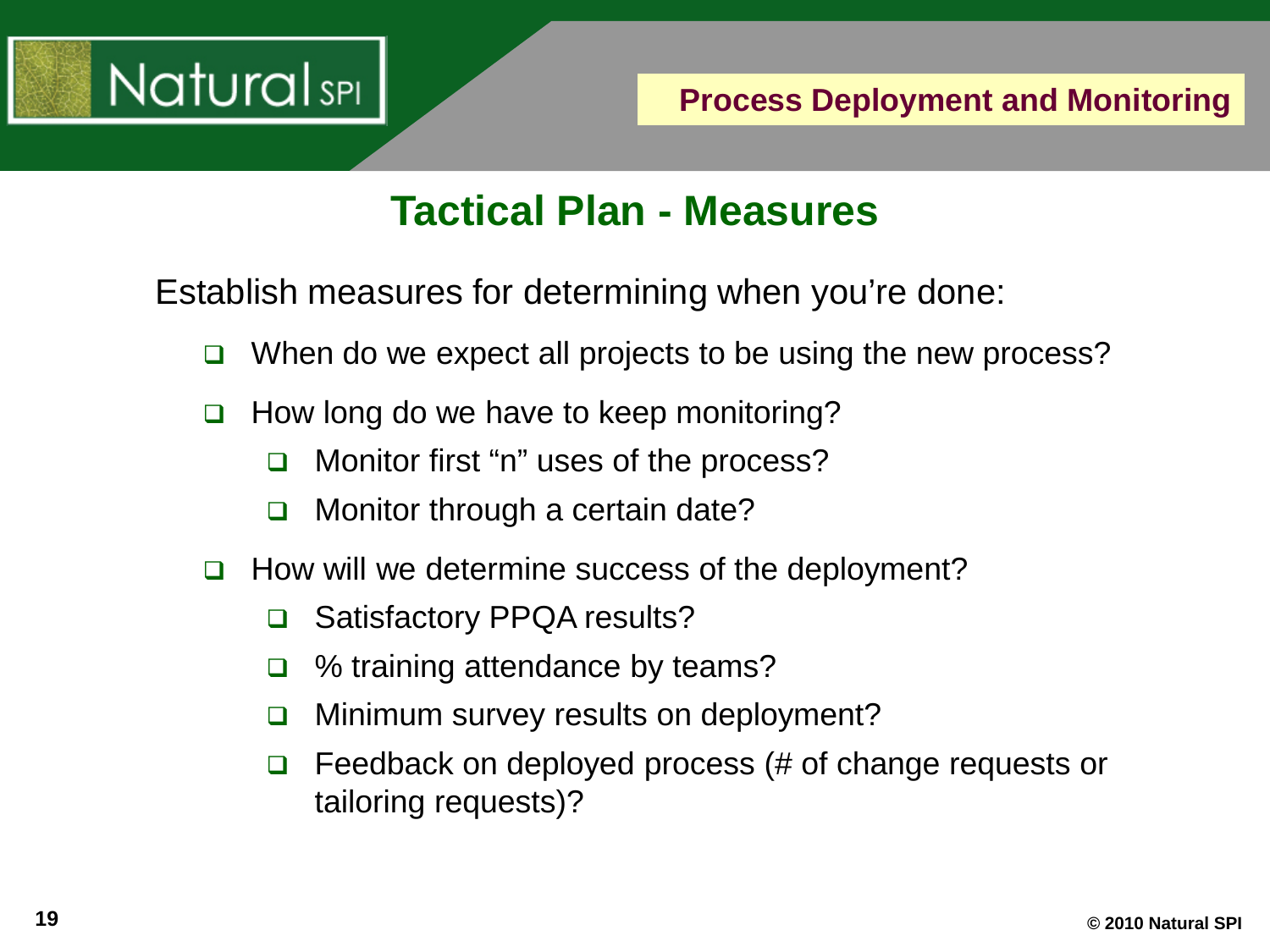

#### **Deploying processes at project startup**

Project start-up should include providing guidance on defining and implementing the project's defined process:

- $\Box$  Provide a reminder of recent process changes
- Check that everyone is trained on recent process changes
- $\Box$  Check for new team members and people who have changed roles
- If this will be one of the monitored projects, remind the team of this

#### Process deployment needs to consider impacts on the project start-up process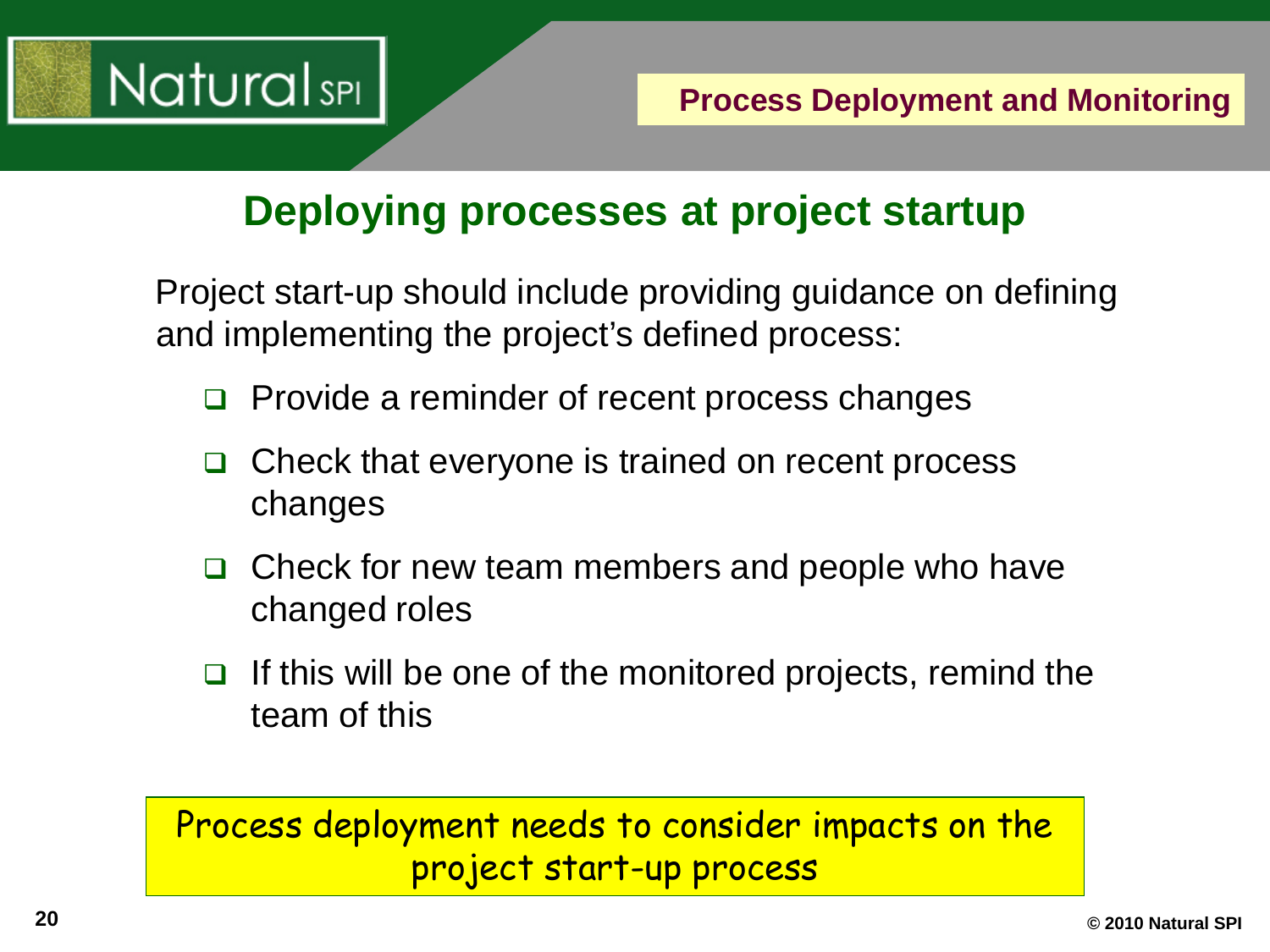

### **Ready, Set, Go!**

Make sure you are ready to deploy:

- Assets are in the PAL
- $\Box$  Tailoring criteria is defined
- Communicate:
	- $\Box$  Who must comply and by when
	- $\Box$  What training will be provided and when
	- $\Box$  What additional assistance will be provided
	- $\Box$  Why the change is being made
- □ Training scheduled
- PPQA audits scheduled
- **□** Support resources secured

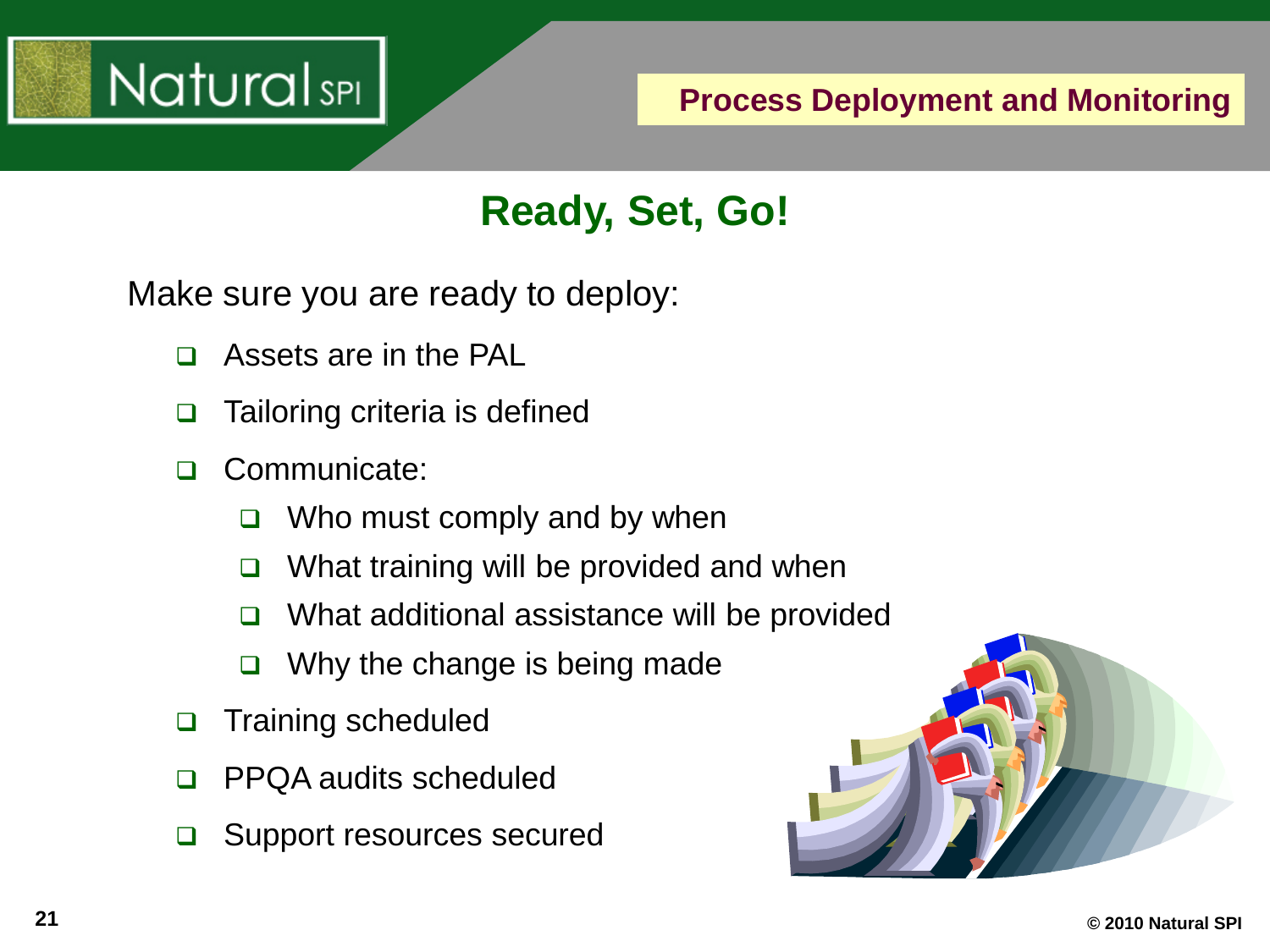## **NaturalsPI**

#### **Process Deployment and Monitoring**

#### **What will monitoring tell us?**

| Training<br><b>Results</b>          | • Was attendance adequate?<br>• Were training materials adequate?<br>• Additional or different training needed? |                                     |
|-------------------------------------|-----------------------------------------------------------------------------------------------------------------|-------------------------------------|
| <b>PPOA Audit</b><br><b>Results</b> | • Do audit results reflect adoption?<br>• Is audit efficient or overly time consuming?                          | yment<br>ful?                       |
| Lessons<br>Learned                  | • Are changes to the process needed?<br>• Have future improvements been identified?                             | dep<br>$\overline{C}$<br><b>Mas</b> |
| <b>Validation</b>                   | Does process change achieve business<br>objective?                                                              |                                     |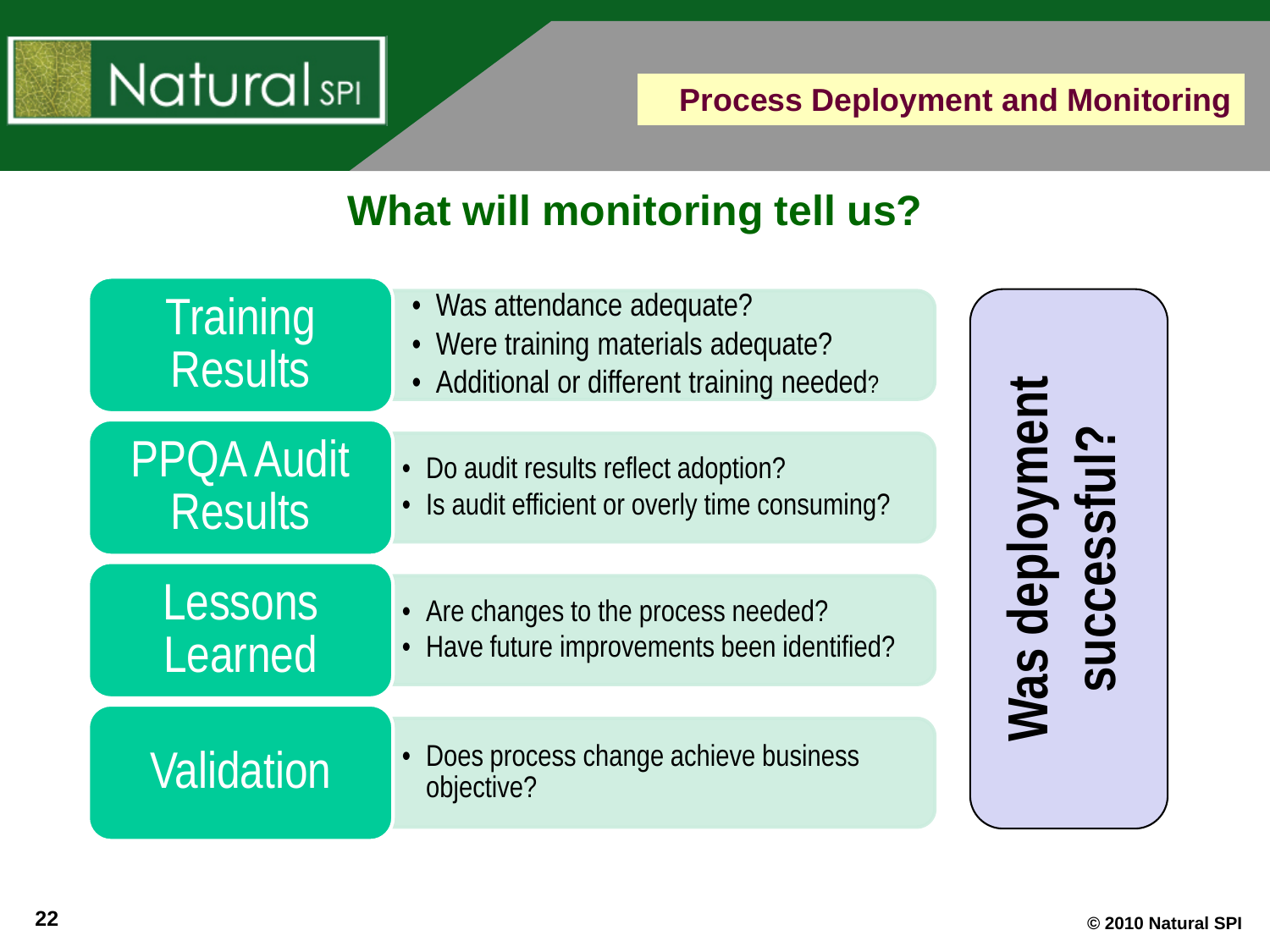

#### **How will I know the deployment worked?**

Ultimately, successful adoption means:

- PPQA audits indicate the process is being followed
- **□ Lessons Learned indicate use of the process and** identification of potential improvements rather than problems
- $\Box$  Evidence of process use (measures, work products, tailoring requests) are being collected
- $\Box$  Feedback on the defined processes and assets is used to improve them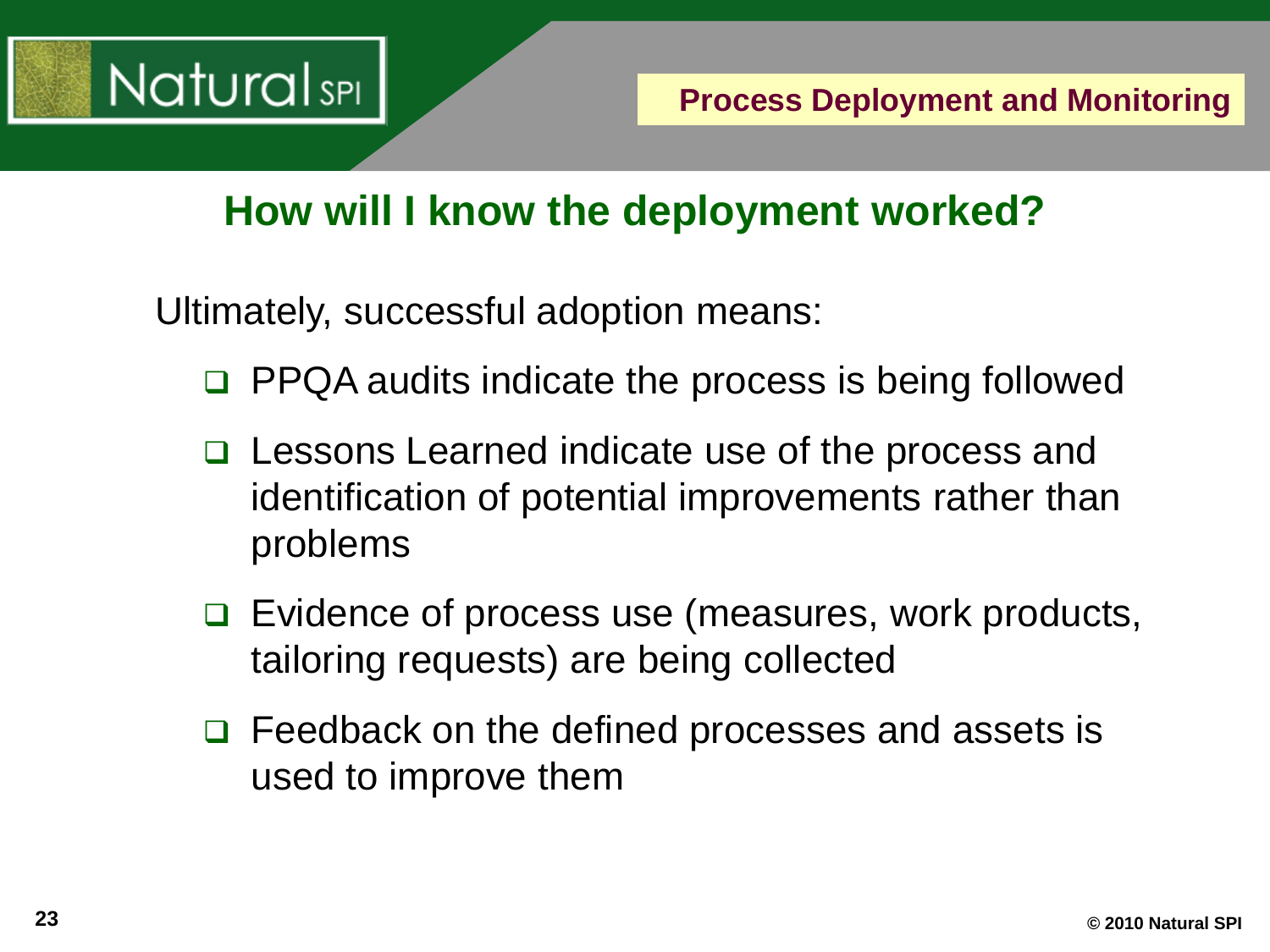

#### **What happens once the process is adopted?**

- □ Training on the new process remains part of overall training
- □ PPQA audits continue to be performed (but possibly on smaller sampling of projects)
- □ Process improvements to training materials, PPQA assets, deployed assets, and deployment processes are captured
- Adoption measures are captured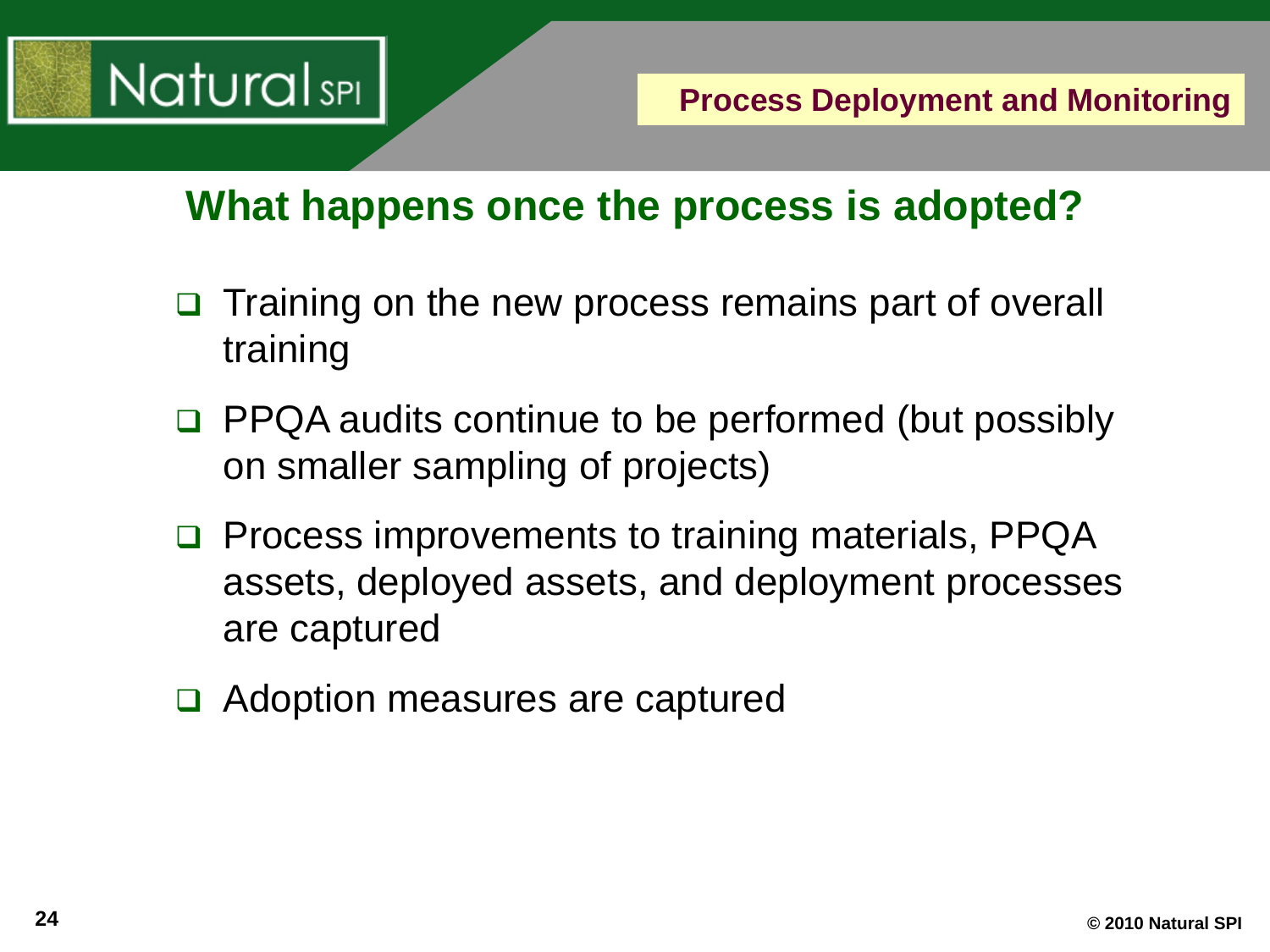

#### **Evaluating the deployment process**

Evaluate and measure the deployment process:

- **□** Surveys or lessons learned sessions with teams involved in the deployment
- Elapsed time to adoption versus size of change
- □ % of projects that used support
- $\Box$  # of deployment re-starts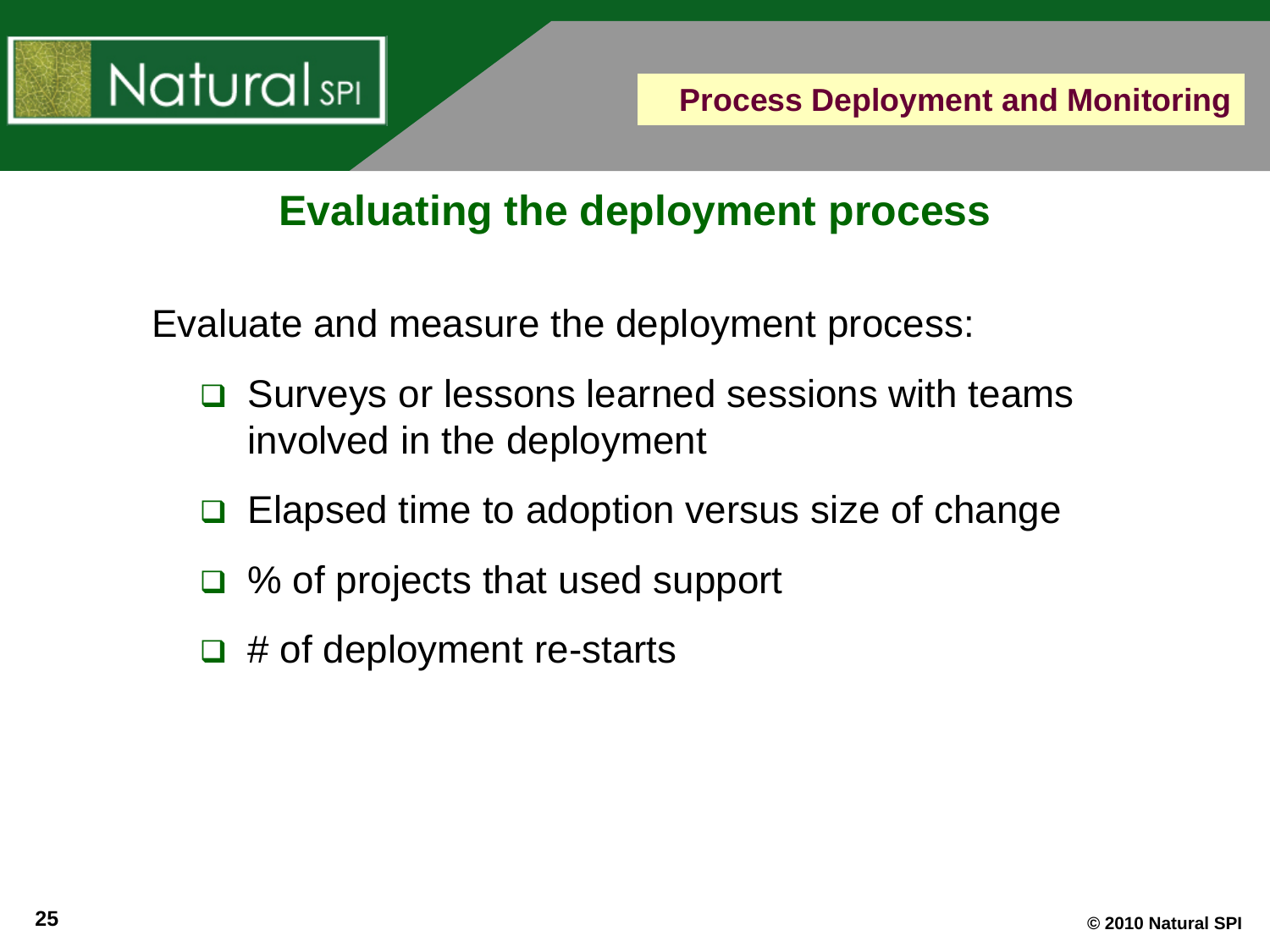

### **Summary**

Deployment planning can mean the difference between project deployment success and failure:

- **Planning may take some time for the deployment team, but** will save time for all impacted projects during deployment
- **Projects plan and manage their work** the deployment team should do the same!

#### Take ownership for successful deployment!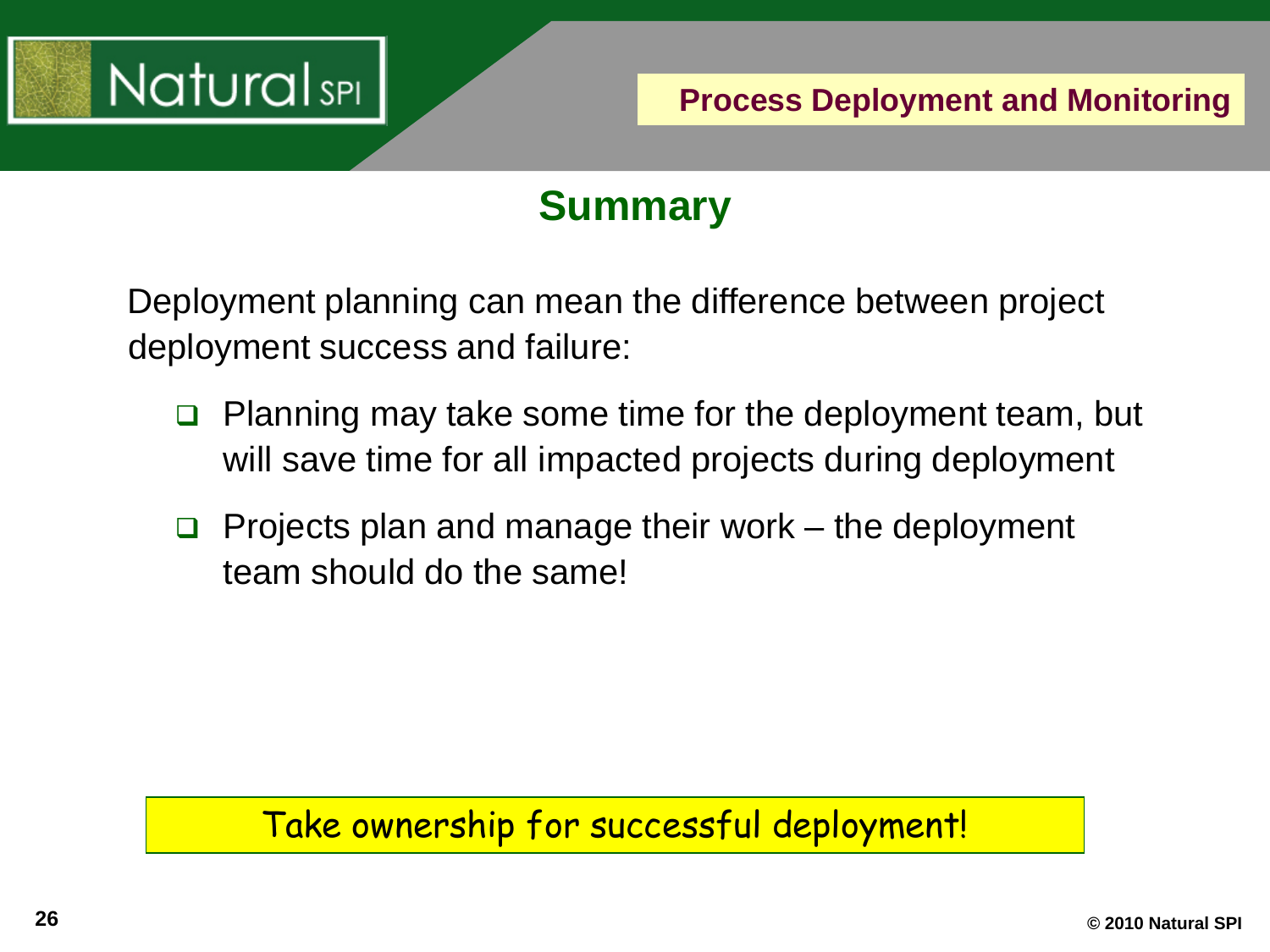

#### **Questions**